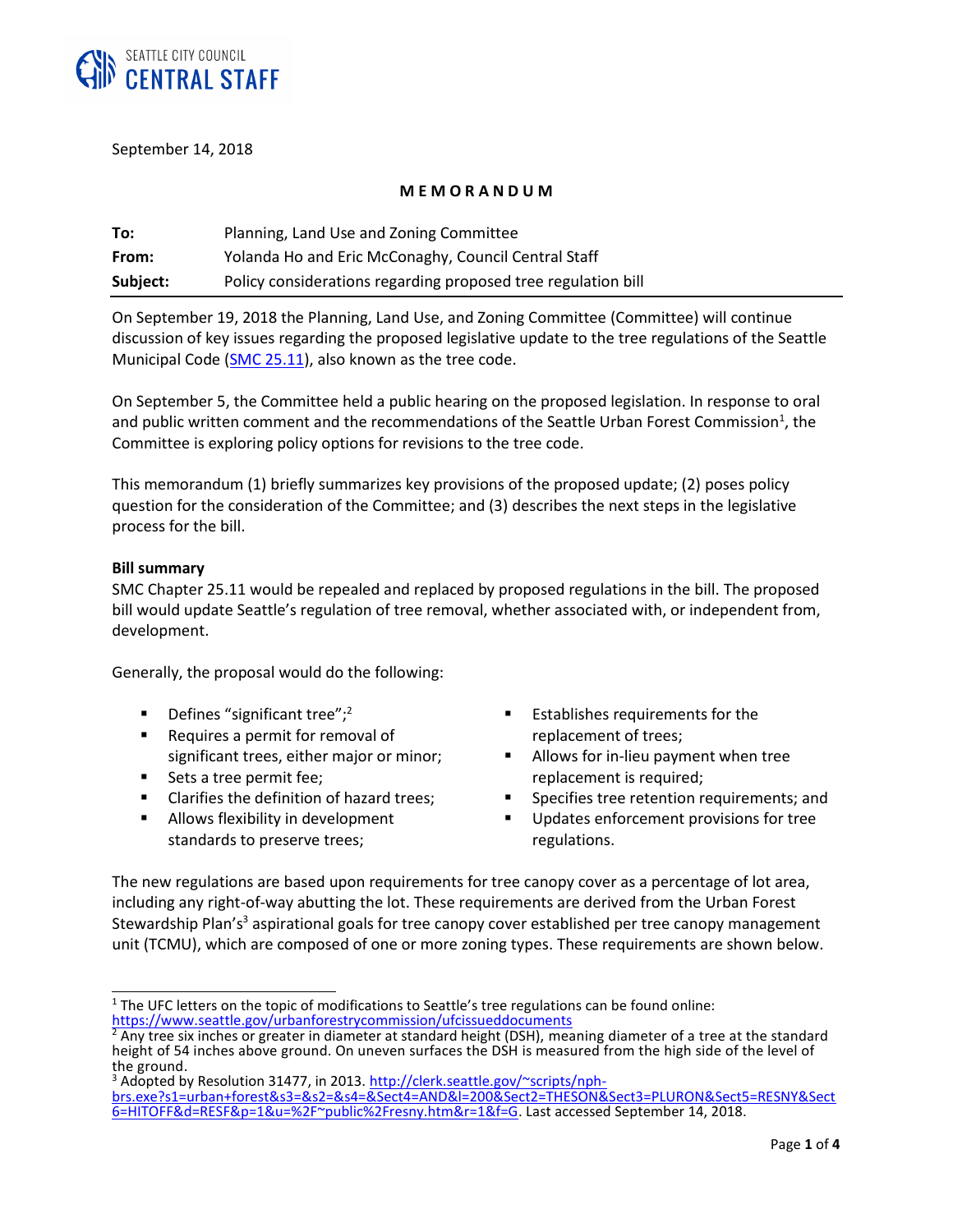| Table A for <b>Section 25.11.080:</b> Canopy Coverage Requirements                       |                                                               |  |
|------------------------------------------------------------------------------------------|---------------------------------------------------------------|--|
| <b>Tree Canopy Management Unit</b>                                                       | <b>Minimum Tree Canopy Cover</b><br>as Percentage of Lot Area |  |
| Single-family Residential: Residential Small Lot and Residential, Single<br>Family zones | 33%                                                           |  |
| Multi-family Residential: Multi-family and Residential-Commercial<br>zones               | 20%                                                           |  |
| Commercial/Mixed Use: Commercial and Seattle Mixed zones                                 | 15%                                                           |  |
| Downtown: Downtown zones                                                                 | 12%                                                           |  |
| Industrial: Industrial zones                                                             | 10%                                                           |  |
| Institutional: Major Institution Overlay Districts                                       | 20%                                                           |  |

## **Issues for consideration**

The Committee has indicated an ongoing interest in developing the tree regulation proposal. Answers to the threshold policy questions below are critical to redrafting of the legislation.

*Canopy coverage goals and mitigation:* Central to this proposal is the requirement of a permit for tree removal based on the measurement of tree canopy cover of a lot compared to a required standard. The Committee heard concerns regarding the proposed methodology for estimating the tree canopy coverage of a particular property and using that estimate to drive tree removal permitting and mitigation. In the current proposal, the unit of measure for the development standard is tree canopy cover.

Policy Questions:

- Should the unit of measure for tree removal permitting be tree canopy cover or tree size per species?
- Should the regulatory standard applied to tree removal permits be specified in detail in the tree code, or provided in a SDCI Director's Rule according to guidelines established in the tree code?

*Exceptional trees:* The current proposal does not define exceptional trees nor prohibit their removal with exceptions, as does the existing SMC 25.11. However, the Committee heard from advocates that the definition and protection of exceptional trees, as currently provided in SMC, should be included in the new tree regulations. The Committee has committed to protecting exceptional trees and incorporating these protections with the new regulatory approach.

In the current tree code, "'exceptional tree' means a tree or group of trees that because of its unique historical, ecological, or aesthetic value constitutes an important community resource, and is deemed as such by the Director according to standards promulgated by the Seattle Department of Construction and Inspections" ([SMC 25.11.020\)](https://library.municode.com/wa/seattle/codes/municipal_code?nodeId=TIT25ENPRHIPR_CH25.11TRPR_25.11.020DE). Director's Rule 2008-16<sup>4</sup> provides standards for whether a tree should be

 $\overline{\phantom{a}}$ <sup>4</sup> Director's Rule 2008-16 is available online at: <u>http://www.seattle.gov/dpd/codes/dr/DR2008-16x.pdf</u>. Last accessed on September 14, 2018.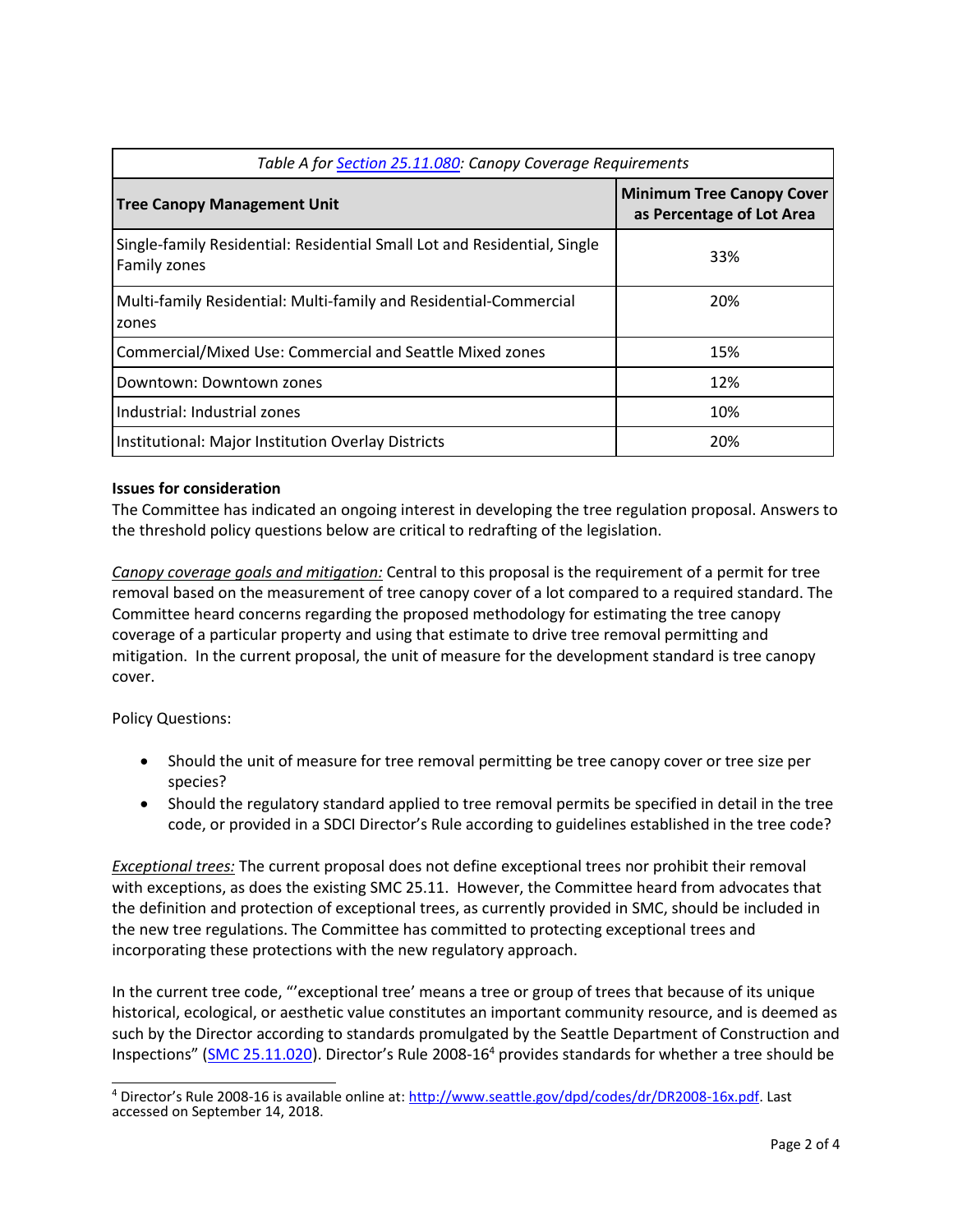considered for exceptional status as well as the standards and procedures for this determination. The rule is:

"An exceptional tree is a tree that:

1. Is designated as a heritage tree by the City of Seattle; or 2. Is rare or exceptional by virtue of its size, species, condition, cultural/historic importance, age, and/or contribution as part of grove of trees as determined by the method (provided in the rule.)"

Heritage trees are identified via the Heritage Tree Program<sup>5</sup>, a cooperative program between the City of Seattle and PlantAmnesty. The program was initiated by PlantAmnesty in 1996, and the City became a co-sponsor a few years later. Heritage trees may be on either City or private property. Each candidate tree is assessed by a certified arborist and evaluated by a review committee. Trees can be nominated as an individual or a collection, but must have the owner's approval and meet criteria for health in addition to being selected according to one of several defined categories.

Policy Questions:

- Should the tree code proposal maintain or modify the existing definition of exceptional trees?
- How should the proposal prohibit the removal of exceptional trees along with protecting significant trees? For example, should exceptional trees be special instances of significant trees, with stronger protections, or should they be provided a different status in the code?

*Minor versus major permit threshold:* The proposed regulations, as currently drafted, would require a permit for tree removal in two types, major or minor, generally depending upon the initial and resulting amount of tree canopy cover on the lot and if the tree removal is associated with development activity. As proposed, major permits would generally involve a greater degree of review, commensurately higher fees, and more stringent replacement requirements than minor permits.

If Council decides on a different system for measuring tree canopy and/or seeks greater protections for exceptional trees, as discussed above, then the thresholds for the two types of tree permits should be considered.

The existing tree code allows "no more than three trees 6 inches or greater in diameter, measured 4.5 feet above the ground, may be removed in any one year period on lots in Lowrise, Midrise and Commercial zones or on lots 5,000 square feet or greater in a Single-family or Residential Small Lot zone, except when the tree removal is required" as part of construction or improvement, but does not require a permit for tree removal. The proposal does not include limits on number of trees that may be removed.

 $\overline{\phantom{a}}$ <sup>5</sup> Heritage tree website[: https://www.seattle.gov/transportation/projects-and-programs/programs/trees-and](https://www.seattle.gov/transportation/projects-and-programs/programs/trees-and-landscaping-program/heritage-tree-program)[landscaping-program/heritage-tree-program.](https://www.seattle.gov/transportation/projects-and-programs/programs/trees-and-landscaping-program/heritage-tree-program) Last accessed on September 14, 2018.